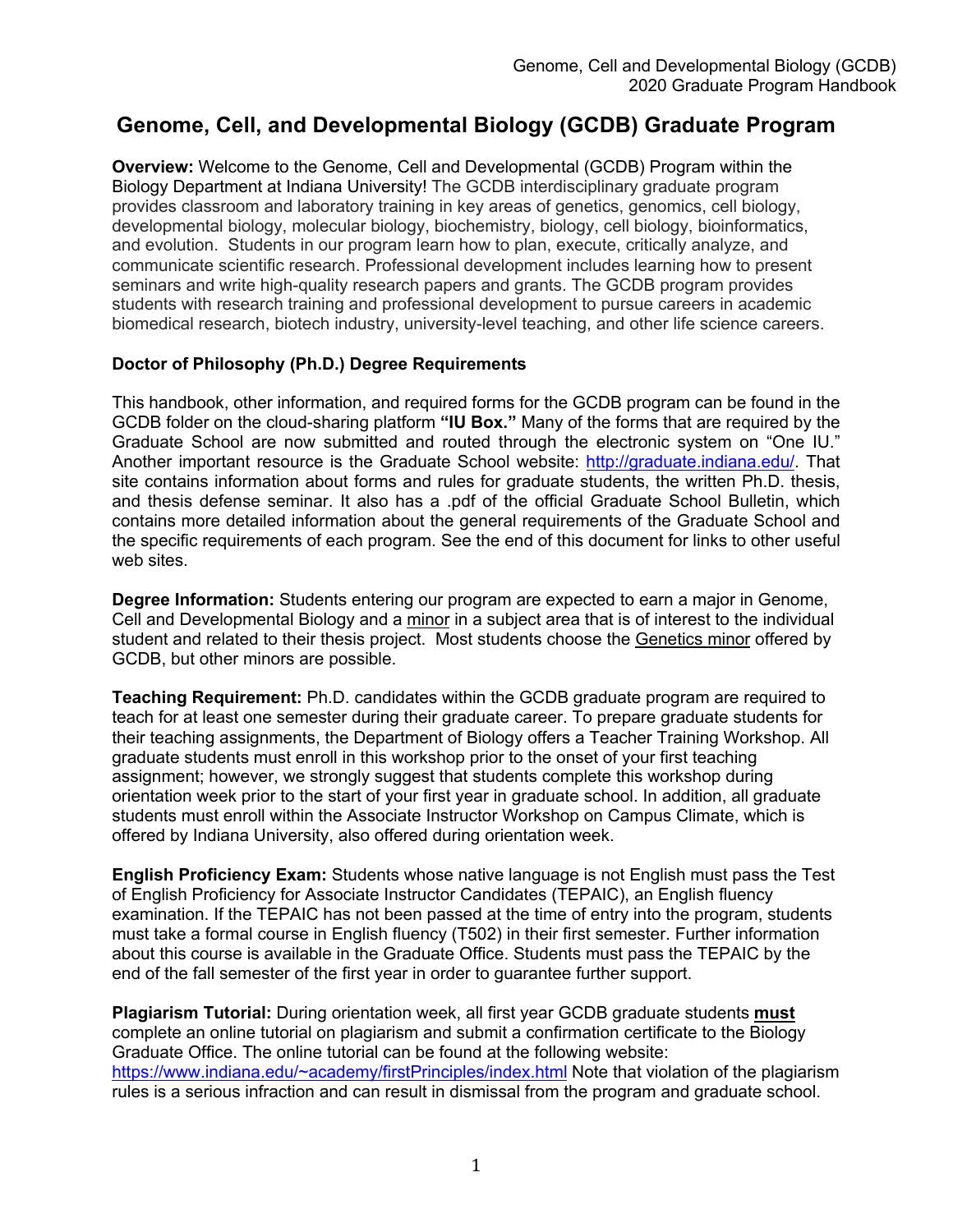**General Course Requirements:** A total of 90 credit hours are required for partial fulfillment of the Ph.D. degree. Of these, 21 credits are earned by completing the course requirements for the GCDB major. An additional 6-12 credits are earned by completing the requirements for the minor, depending on type of minor. All remaining credits are earned through laboratory research rotations (first semester) and enrollment in L800, independent thesis research. A listing of courses for which graduate credit is offered can be obtained from the Biology Graduate Office or from the Indiana University Office of the Registrar website http://registrar.indiana.edu/.

# **Course Requirement for the GCDB Major1**

| <b>First Year Fall</b>                     |                   |
|--------------------------------------------|-------------------|
| Duplicating and Expressing the Genome      | $3.0 \text{ cr}$  |
| Genetics and Bioinformatics                | 3.0 <sub>cr</sub> |
| Bioinformatics-2-Go                        | $1.5 \text{ cr}$  |
| <b>Critical Analysis of the Literature</b> | 1.5 <sub>cr</sub> |
| Rotations                                  | 3.0 <sub>cr</sub> |
| <b>First Year Spring</b>                   |                   |
| Cell Biology                               | 3.0 <sub>cr</sub> |
| Developmental Biology                      | 3.0 <sub>cr</sub> |
| <b>Second Year Fall</b>                    |                   |
| BIOL-Z 620 Grant Writing                   | $1.5 \text{ cr}$  |
| <b>Third Year Spring</b>                   |                   |
| BIOL-Z 620 Res Ethics and Career Dev.      | 1.5 cr            |
|                                            | 21 cr             |
|                                            |                   |

**Students should register for additional minor courses and/or independent research (L800) to total 12 credits each semester.** 

*2020 Covid-specific amendment: Incoming graduate students who start in Spring 2020 will enroll in BIOL-L586, BIOL-L587, and BIOL-L501. The coursework required during their second year will be determined by the GCDB Graduate Program Director upon arrival in Spring 2020.*

### **Students can register for 0-6 credits during the summer, but should first consult with their mentor and the Biology Graduate Office.**

**1** The GCDB Graduate Program Director must approve any exemptions or substitutions of listed classes with equivalent courses. Exemptions / substitutions also require official approval from the Graduate School. These exemptions / substitutions are rare.

**G901 Status**: Once 90 credits are earned, students are in "G901 status." Once this status is achieved, the tuition costs and fees charged by the college drop dramatically. G901 status is typically attained during the 4<sup>th</sup> year. Students then register for six G901 credits each semester instead of L800 research credits, but students cannot register for any more formal coursework. Students can use G901 status for six semesters, after which they lose G901 status and full tuition is charged again, even if 100% of their time is engaged in laboratory research.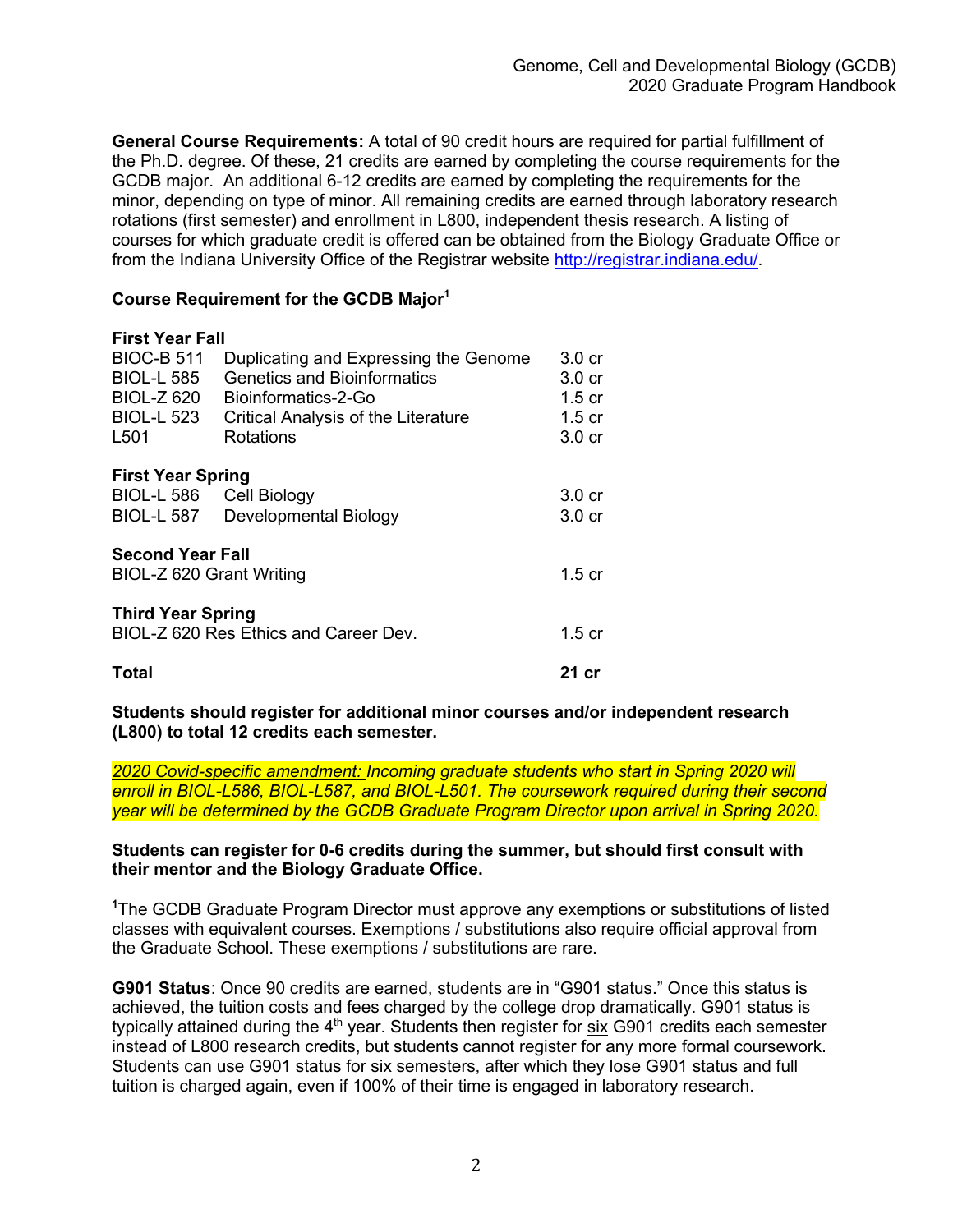*2020 Covid-specific amendment: Students who were enrolled as graduate students during the Spring 2020 semester are eligible to register for two additional G901 semesters. The paperwork for requesting additional G901 semesters should be filed during the fifth semester of G901 enrollment.*

**Course Requirement for Minor:** Indiana University requires that all graduate students obtain a minor. Ph.D. candidates must declare a minor by the end of the fall semester of the second year; however, we encourage students to declare a minor by the end of the first year so that minor coursework can begin in the second year. The GCDB program offers a six-credit minor in Genetics. An approved list of courses for the Genetics minor can be found by entering the "student portal" on the GCDB program website https://biology.indiana.edu/studentportal/graduate/index.html Students wishing to use courses for the minor that are not on this list must get advanced approval from the GCDB Graduate Program Director and the Graduate School. Important: a course that is used to fulfill the minor requirement cannot count towards the major requirement and vice versa.

Information relating to the course requirements for minor degrees outside of the GCDB program can be obtained from the program director of the relevant graduate program. GCDB graduate students must obtain approval for minor degrees outside of Genetics from their thesis advisor, thesis committee, and the GCDB Graduate Program Director. All course requirements for the minor degree must be completed by the end of the spring semester of the third year.

**Attendance at GCDB Program Seminars:** All Ph.D. candidates are required to attend the weekly Thursday GCDB seminar series throughout their entire career within the program. These seminars are an opportunity to hear about the latest research from prominent invited scientists, and are an *integral* part of a diversified scientific training program. The seminars are held Thursday afternoons at 4pm during the fall and spring semesters. A complete listing of the invited speakers is available on the Biology Department website. They are also announced via "This Week in Biology" emails, an important email to read.

**GCDB Trainee Research Seminars:** During these seminars, two GCDB graduate students or post-docs will present their research. These seminars are held on the first Thursday of every month at the regular seminar time of 4 p.m. All GCDB students are required to present in this seminar series at least twice during their graduate work, and beginning no later than their  $4<sup>th</sup>$ year in the program. All GCDB students who are not presenting that week are required to attend.

**Community Participation:** GCDB graduate students are also expected to attend the public portion of the thesis defenses of their fellow GCDB graduate student colleagues, and other special lectures including the Carlos O. Miller Lecture, the James P. Holland Lecture, the Tracey M. Sonneborn Lecture, the Muller Lecture, tenure and promotion seminars by GCDB faculty, and GCDB job candidate seminars. The dates and times of these seminars can be found on the Biology Department website. In short, attendance at these events is part of graduate scientific and professional development and important for GCDB community cohesion.

**Publications:** To earn a Ph.D., your research must make a significant contribution to your field. By definition, a significant contribution requires that you publish your thesis research. Ph.D. students within the GCDB program are expected to publish at least two, significant, peerreviewed papers prior to the thesis committee approving the student for graduation. Rare exceptions to this expectation must be approved by the thesis committee and GCDB Graduate Program Director.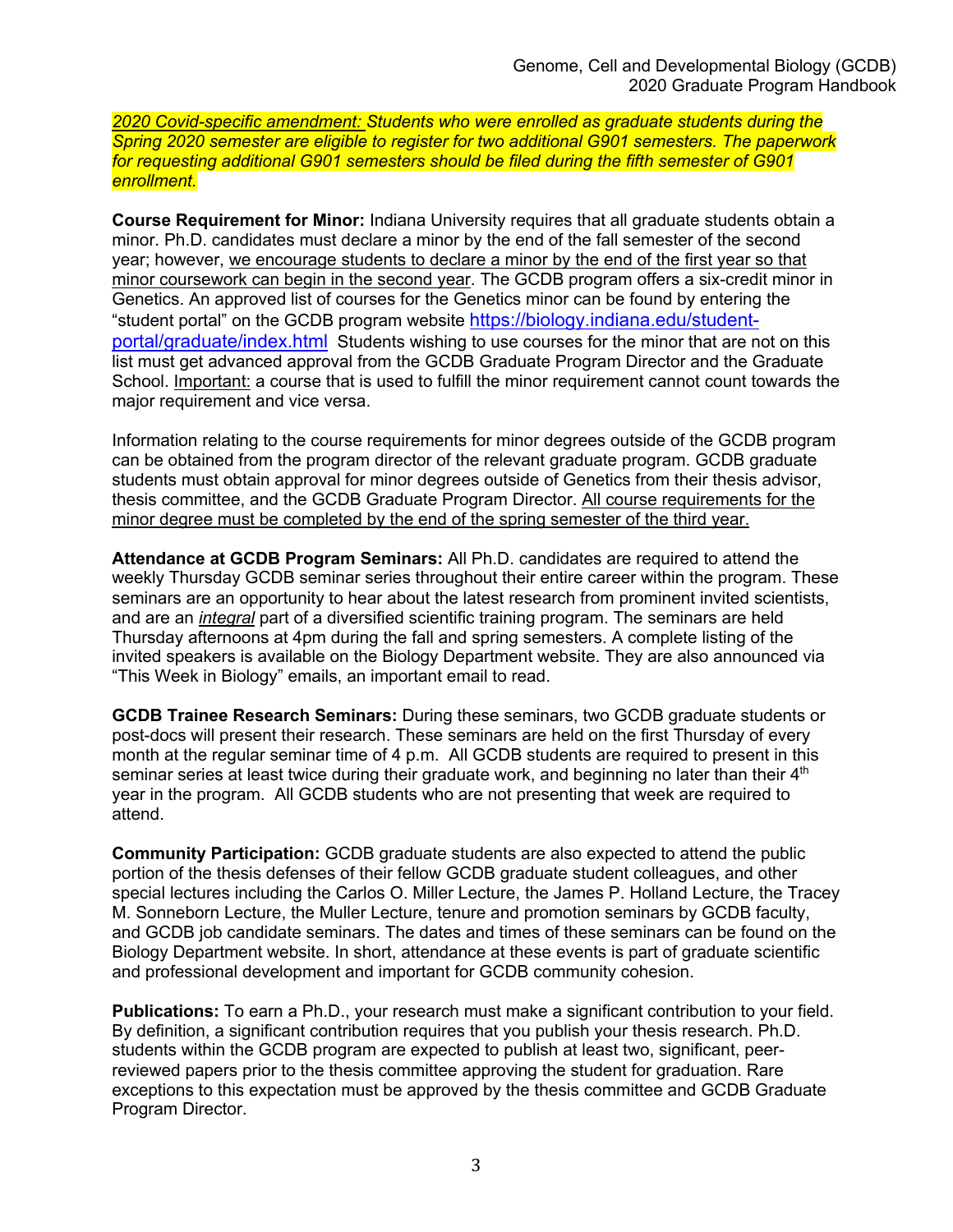**Research Rotations:** Each Ph.D. candidate is required to complete three research rotations (L501) during the fall semester of the first year. Students may rotate with GCDB core and affiliated training faculty. A complete listing of these faculty can be found on the GCDB program section of the Department of Biology website: https://biology.indiana.edu/graduate/genome-celldevelopment/faculty/index.html In addition to their departmental web pages, many GCDB faculty members have lab web pages that are linked to their departmental page. During orientation week, GCDB faculty will give short talks to new students to help them select a rotation lab. In addition, any GCDB student can rotate and do their Ph.D. research with any approved graduate training faculty within the Department of Biology. Students are *highly* encouraged to contact and meet individually with faculty members to learn more about their research before selecting a rotation lab. The GCDB Graduate Program Director will go over the rotation timeline document and instructions for selecting a laboratory with incoming students during orientation week.

*2020 Covid-specific amendment: All students will participate in research rotations during the first year. Students enrolled in both the Fall 2020 and Spring 2021 semesters will complete 5 research rotations. Students arriving in January 2021 will complete 3 research rotations. These requirements may change as the result of unexpected university closures.*

*2020 Covid-specific amendment: All students participating in research rotations must follow Indiana University Covid-19 Safety Policies.*

At the end of each rotation, the research supervisor must complete the "**Rotation Evaluation"** form and discuss it with the student. The faculty member and student must both sign the form, and then the student brings the form to Jason Tennessen, the GCDB graduate program director. This form can be downloaded from the GCDB Grad Program Folder on IU box. Based on the three rotation evaluations, a final grade will be assigned for L501.

*2020 Covid-specific amendment: Students enrolled in the Fall 2020 semester will receive a L501 grade based on the Fall semester rotation evaluations. Students arriving in January 2021 will receive a L501 grade based on the Spring semester rotation evaluations.*

At the end of the third rotation in December, Ph.D. candidates are required to select a laboratory within which they will conduct their thesis research. In the rare case that students wish to do a 4th rotation, they must obtain permission from the GCDB Graduate Program Director. The selection of a thesis home is a negotiation process between the faculty and student. Students are not guaranteed positions in laboratories, although in practice this is rarely an issue. It is important to note that entry into a research lab is a requirement for our graduate program, and students must have joined a lab by the end of the spring semester of the first year, at the very latest, to remain in good standing.

*2020 Covid-specific amendment: Students will be assigned a lab following the final rotation of the Spring 2021 semester. Additional rotations during Summer 2021 requires permission from the GCDB Graduate Program Director.*

**Thesis Committee:** At the end of the spring semester of the first year, students will need to select a Thesis Advisory Committee. The final committee must include the thesis advisor and at least three other faculty members, for a total of four members. The student has the option to recruit two faculty members at the end of the first year, with a third added no later than the end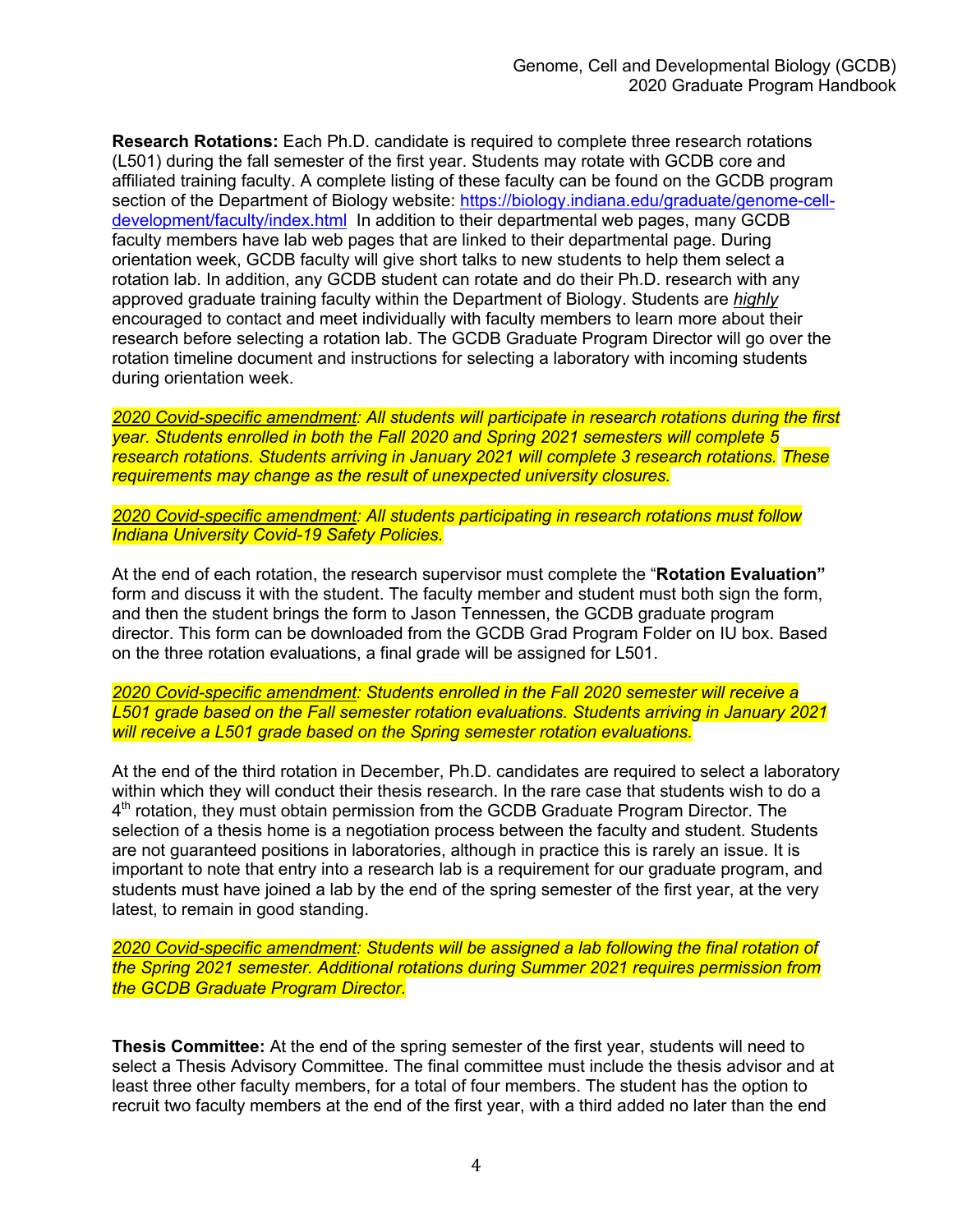of the fall semester of the second year – who could be the minor representative. The committee members should be selected based on their ability to contribute to the student's thesis project, and do not necessarily have to be members of the GCDB section. The student should fill out an electronic **"Appointment of Advisory Committee"** form. The form can be found on the College's website:https://college.indiana.edu/student-portal/graduate-students/academicprocedures/index.html

**Annual Committee Meetings:** Students must have their first thesis committee meeting no later than the end of the fall semester of second year. Ph.D. candidates are *required* to formally meet with their thesis advisory committee once a year. The meeting is designed to assess the progress of the student in the past year and to provide advice on the upcoming year's experiments. Prior to meeting with the committee, the student should provide a written document summarizing progress over the past year and the experiments that are proposed for the upcoming year. Please see the **"Thesis Committee Meetings and Report Guidelines"** on IU box for how to schedule a meeting and the format of this report. The report should be distributed to all committee members no later than one week prior to the annual meeting. The student is responsible for filling out the first page and emailing the **"Committee Meeting Evaluation"** form to their committee. After the meeting, this electronic form is completed by the committee, esigned, and emailed to student, committee members, and Mary White Wolf in the Graduate Office. The student and advisor should discuss the contents of that form after the meeting and prior to its submission.

*2020 Covid-specific amendment: All committee meetings must be conducted by zoom. The committee chair should schedule a secure meeting and send links to all participants. The student should NOT setup the zoom meeting due to privacy concerns.*

**Individual Development Plans (IDPs):** In addition to their thesis report, each year the student should update a GCDB IDP form in consultation with their mentor and then email it to the committee with their thesis report. This IDP form can be found in the GCDB program folder on IU box. An IDP is a useful tool that helps students plan activities, develop skills, and set milestones as they prepare for their future career. It is also a vehicle for the student to have substantive career advising discussions with their mentor and thesis committee members. Please see further instructions on the IDP form.

**Preliminary Exam Requirement:** All Ph.D. candidates in the GCDB graduate program are required to take the Preliminary Exam, no later than the end of the  $7<sup>th</sup>$  week of the Fall semester of their 3<sup>rd</sup> year. Students write a proposal on their thesis research and then defend it orally. During the oral exam, students are also examined for general knowledge relevant to their research area. The GCDB Graduate Program Director will meet with all second-year students in the spring semester to discuss the preliminary exam format and instructions.

The Preliminary Exam Committee will normally consist of the members of the thesis committee (minus the thesis advisor), or other members selected by the GCDB program director. After the examination an electronic **"Preliminary Exam Evaluation**" form must be completed and e signed by the committee, advisor, and student. The form is then emailed to the GCDB program director, who e signs it and sends it to the graduate office and the Biology Director of Graduate Studies.

If the committee is satisfied with the student's performance on the written and oral exam, then the student passes. If the members of the committee feel that the student's performance does not warrant a passing grade, then they can either fail the student or provide the student with the opportunity to retake one or more portions of the exam. If the second option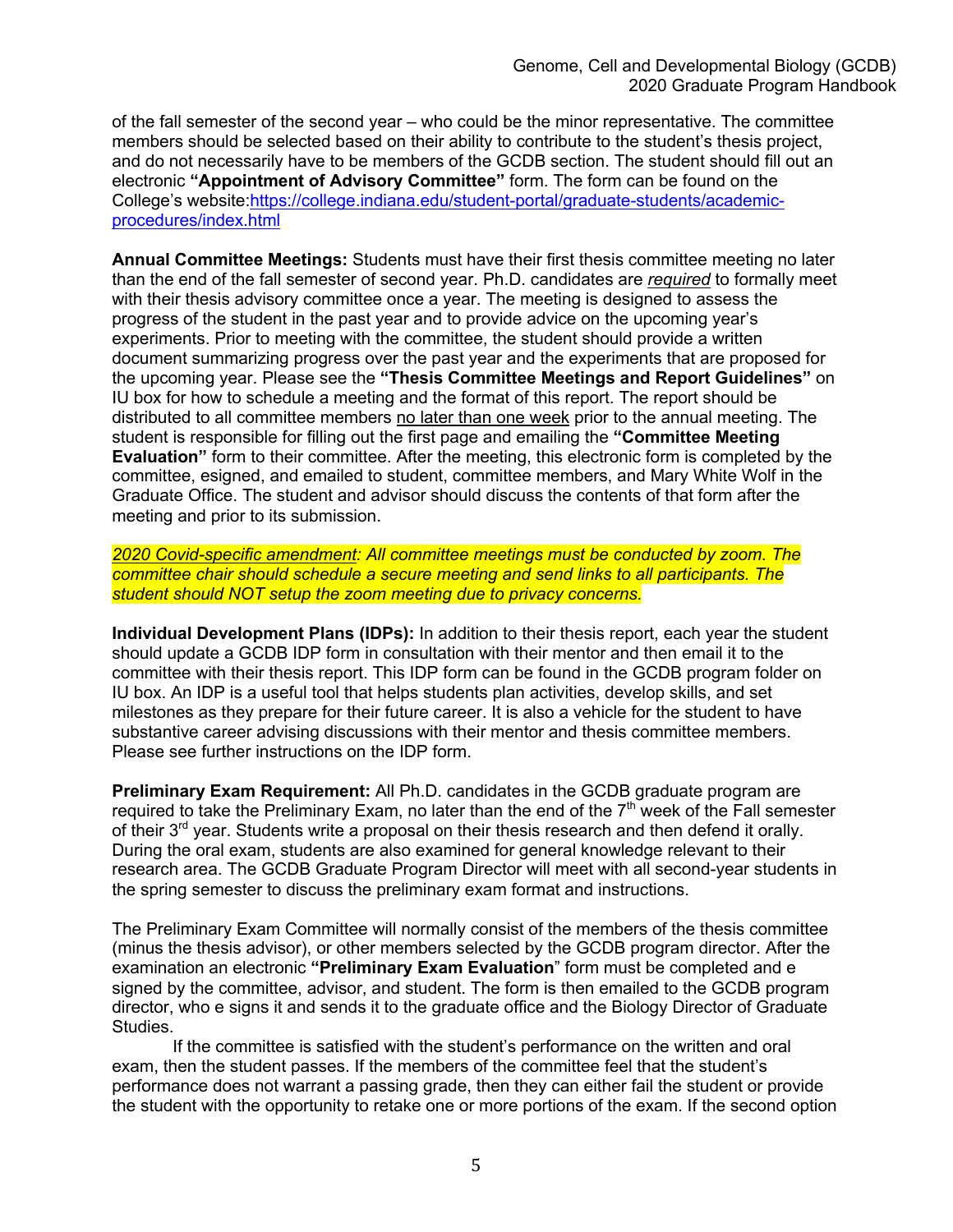is selected, the student must successfully complete the required items by the end of the fall semester of the third year. If a student does not pass the preliminary exam by this date, they may not continue in the Ph.D. program. On a case-by-case basis, a student may be admitted to a program leading to a Master's Degree in GCDB. Depending upon the circumstances, the thesis committee (in consultation with the GCDB graduate program director) can recommend that the student be enrolled in either a research or library Master's program. See the "**Preliminary Examination Format"** document on IU box for more information.

*2020 Covid-specific amendment: All preliminary exams must be conducted by zoom. The committee chair should schedule a secure meeting and send links to all participants. The student should NOT setup the zoom meeting due to privacy concerns.*

**Nomination to Ph.D. candidacy:** After passing the preliminary exam, and fulfilling all major and minor requirements, the student moves on to Ph.D. candidacy. The student must complete the "**Nomination to Candidacy"** form that is located on their personal One.IU site. This form is then submitted electronically to the Biology Graduate office. A list of courses that were taken to meet the major and minor requirements should be submitted with the Candidacy form. Completion of major and minor courses and submission of the candidacy form should be at the end of the third year.

**Thesis Requirement:** Submission of a written thesis to Indiana University is required for a Ph.D. degree. The graduate school calls these "dissertations" for Ph.D. students. The thesis / dissertation must represent a body of independent, published work that makes a significant contribution to science. Once the student and advisor agree that the thesis research is nearly done, a student should begin to plan the thesis defense. *At least* six months in advance of the defense, the members of the Thesis Advisory Committee and the University Graduate School must approve the thesis prospectus. The student should provide the committee with an updated CV, copies of manuscripts that have been published, accepted, or are in a state of revision, and a detailed outline of the thesis. The student should also meet with the committee and present in seminar format the completed and anticipated research progress. The student should then select a date for the defense when all of the thesis committee members can be present.

Instructions on the proper thesis format are available at:https://graduate.indiana.edu/thesisdissertation/formatting/doctoral.html and hard copies of theses of former students are available in the Biology Graduate Office. Each thesis committee member must receive a copy of the thesis. This version of the thesis must be considered complete by both the student and advisor, including all figures, tables and references. The thesis must be submitted to the committee no later than **four weeks prior to the defense**. Committee members are expected to read the thesis promptly and carefully. If they have major objections, they will express them at this stage and the defense may be postponed. It is more common that committee members will suggest revision of only portions of the thesis, and will reserve these comments for the thesis defense.

The thesis defense comprises two parts: a public presentation followed by a private exam by the Thesis Advisory Committee. The public presentation (i.e. a seminar) must be announced in advance: the University Graduate School requires the submission of an Announcement (electronic) page, which can be found at: https://graduate.indiana.edu/thesis-dissertation/ This one-page summary should be submitted 40 days prior to the scheduled defense (to allow time for processing to meet the 30 day Grad School deadline). The student is also required to post a seminar announcement in the Biology Department "This Week in Biology." After the exam, thesiss may be accepted in their current form (rare), rejected (also rare), or accepted pending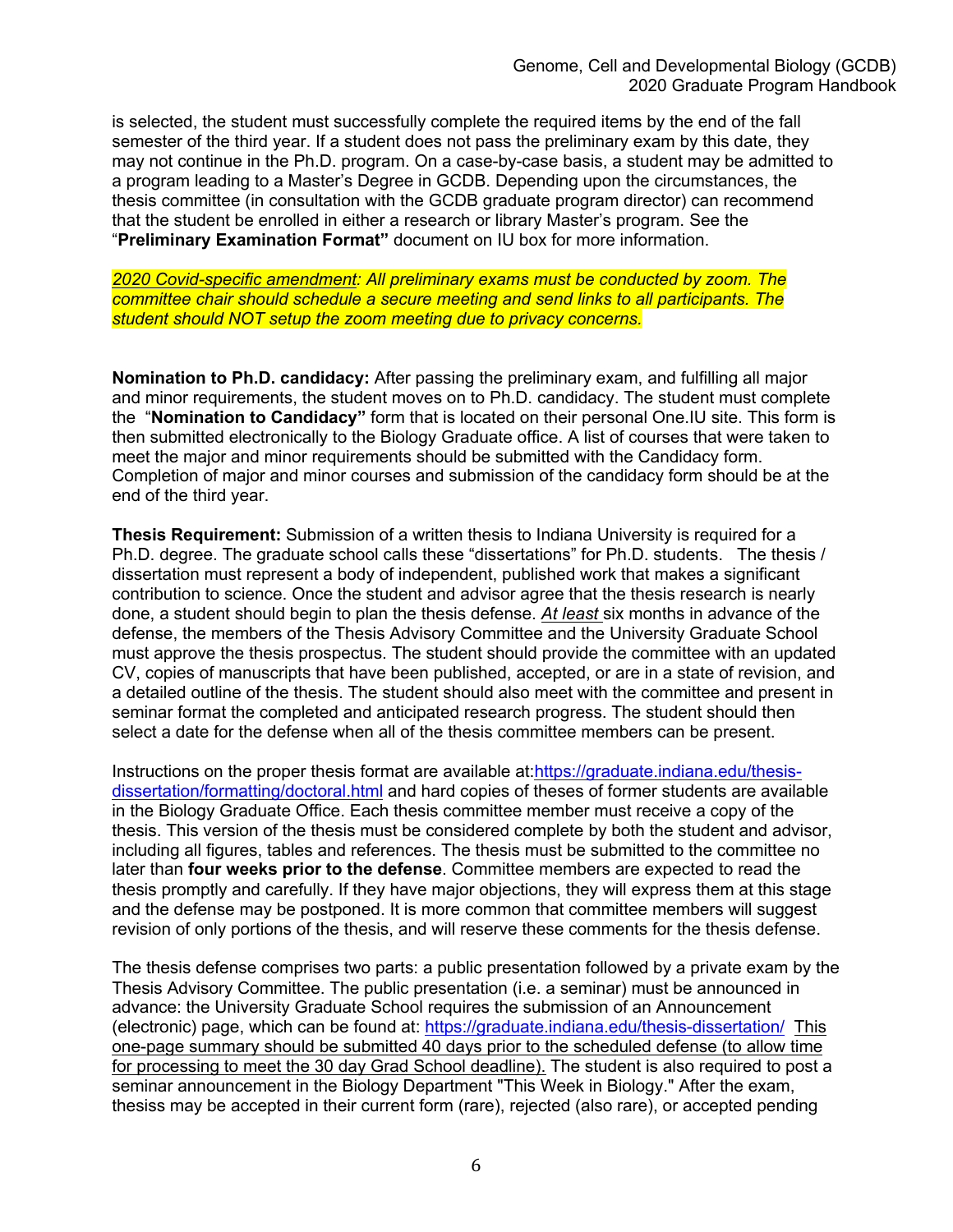revision (common). Once a thesis has been revised to meet the committee's standards and the University's format requirements, the committee and research advisor certify its acceptance to the Graduate School and recommend that the Ph.D. degree be awarded. It should be noted that the thesis must be accepted formally no later than 7 years from the date of admission to candidacy (successful passing of the preliminary exam). In most cases, however, it is expected that it will take much less time for a student to publish their research and defend their Ph.D.

**Academic Standing:** For all graduate degrees, students must maintain a minimum GPA of B (3.0) in order to remain in good standing in the Graduate School. Courses to be counted toward the degree must be passed with a grade of B- (2.7) or better. To be eligible for financial support, the Department of Biology requires students to maintain a minimum GPA of 3.2. A student who has a GPA of less than 3.0 will be placed on academic probation. The student will then have one semester in which to correct the academic deficiency. Under extreme circumstances, this period can be extended but requires approval of the GCDB graduate program director. If the student is able to rectify the situation then the academic probation will be lifted. If the situation persists, then the student will be required to leave the program.

In addition to meeting all University individual course and semester grade requirements, a student must be making sufficient progress in their research and effective teaching in order to remain in "good standing" within the GCDB program. If the research advisor and/or other members of the Thesis Advisory Committee become dissatisfied with a student's progress or efforts, a meeting of the student with the Thesis Advisory Committee must be called to discuss the reason(s) for concern. If the Committee determines that the student's progress is not satisfactory, then the student will be placed on probation. The probationary period of  $\sim$  one semester will provide an opportunity for the student to demonstrate effectiveness and progress in research. This research may be conducted in the same lab with the same research advisor or in a new lab with a different research advisor. If the Thesis Advisory Committee judges the student's progress to be satisfactory at the end of the probation period, probation will be lifted. If the Thesis Advisory Committee judges the student's progress to remain unsatisfactory, then the student will be required to leave the GCDB program and any departmental commitment to provide further financial support for the student will be suspended at the end of the semester during which the student is discharged from the program.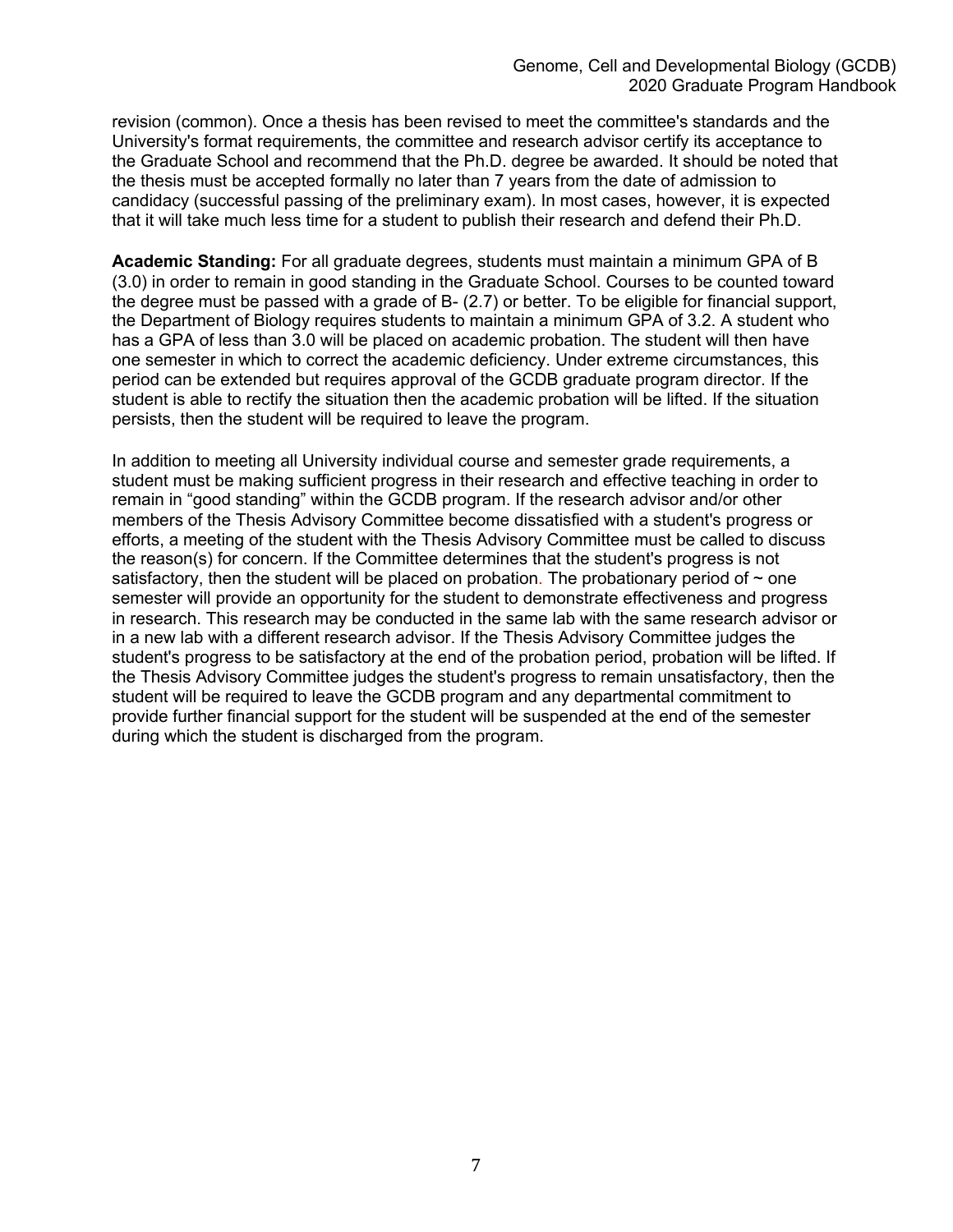## **General Outline of Graduate Career in the GCDB Program**

*Note that the following outline could change in response to the ongoing Covid-19 pandemic. See Covid-related amendments listed above.*

### **First Year**

Important goals of the first year include successfully completing required coursework, selecting a research lab, beginning thesis research, and selecting a thesis advisory committee.

Fall: Students conduct three research rotations and then select a thesis research lab by the end of the fall semester. Students also enroll in a set of core courses that cover topics essential to molecular biology, cell biology, developmental biology, genomics, and genetics. Please see the "Course Requirements for Major" list for details.

Spring / Summer: Students begin their thesis research and continue to take required courses. In rare cases, and with approval by the GCDB program director, students may do a  $4<sup>th</sup>$  rotation that extends into the second half of the year. By the end of the spring semester each student must assemble a thesis committee to help oversee their progress toward the Ph.D.. All rotations, the selection of a thesis advisor, and the assembly of a thesis committee must be completed by the end of the spring semester of the first year. At the end of spring semester, students assemble a thesis advisory committee and submit an **"Appointment of Advisory Committee"** form. During the summer, students focus on making significant research progress. Another important summer goal is to write the first draft of the thesis research proposal in preparation for the Grant Writing course and their first thesis meeting in the fall.

#### **Second year**

The second year of graduate school is primarily focused on becoming fully immersed in thesis research, preparing for the preliminary examination, and completing required coursework for the major and minor degrees. A student should continue to strive to become increasingly adept at reading the scientific literature and directing their own research – important goals of graduate training.

Fall: In addition to the Grant Writing course and minor course work, students must meet with their thesis advisory committee before the end of the fall semester. There are also a number of external graduate fellowship deadlines in the fall to which students should apply. Information about these fellowships can be found online in the GCDB folder and will be discussed in the Grant Writing course. The thesis proposal that students began writing during the previous summer should be a good first draft for these external proposals.

Spring / Summer: At the end of the spring semester, the GCDB program director will meet with all second-year students to discuss the upcoming preliminary examination that will take place in the fall semester of the third year.

**Third year:** The important goals of the third year of graduate school are the preliminary examination, completing all major and minor coursework, and transitioning to full-time research.

Fall: As described above, students must take the preliminary examination during the first seven weeks of the fall semester. This examination seeks to determine whether each student has successfully prepared for a career as an independent scientist. Students who pass the exam and complete all coursework are eligible for formal candidacy for the Ph.D. degree. Once